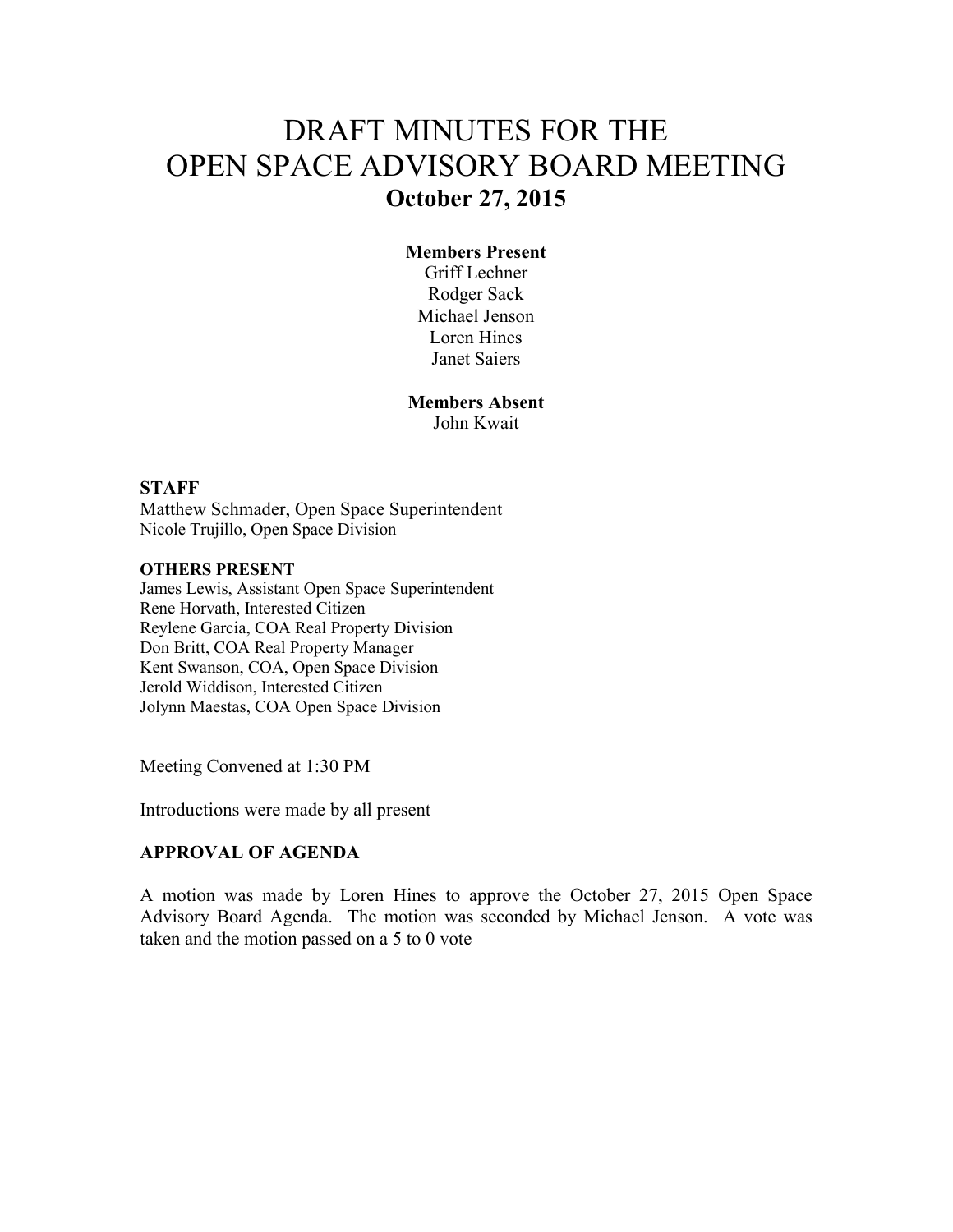### **ANNOUNCEMENTS**

A motion was made by Griff Lechner for the November and December meeting be combined and be held on Tuesday December  $8<sup>th</sup>$ , 2015. The motion was seconded by Michael Jenson. A vote was taken and the motion passed on a 5 to 0 vote.

Janet Saiers stated that she made a request to City Council to provide several items that relate to the upcoming 2016 Legislative session and trying to get various members of the Legislature to put on their capital outlay request, generic or specific amounts of money for Open Space acquisition. She requested council bill that established priorities for the 2015 Legislature to see if Open Space was on it which it was not. She also received a list of what projects were approved that went to the City of Albuquerque. There were about 70 or 80 projects that totaled to almost 10 million dollars. She also requested the entire bill that was approved by the Legislature that identified capital outlay all over the state.

Matthew Schmader announced that on November 7, 2015 the Star Viewing party will be at the Visitor Center and on November 14, 2015 the annual return of the Sandhill Cranes also at the Visitor Center. Matthew Schmader also stated that Mr. John Fleck will be speaking at the Visitor Center on October 31, 2015 at 10:30 AM.

Kent Swanson gave a brief announcement on the success of Dia Del Rio and Make a difference day.

# **APPROVAL OF MINUTES**

A motion was made by Loren Hines and seconded by Michael Jenson to approve the September 22, 2015 minutes. A vote was taken and the motion passed on a 5 to 0 vote.

### **REVIEW OF ACQUISITION PRIORITY LIST/BOOK**

After some discussion by the board, it was determined that some changes needed to be made to the Acquisition Priority list/Book and it was to be put on the November/December agenda for final approval.

# **EXTENSION OF PASEO DEL BOSQUE TRAIL TO VALLE DEL ORO WILDLIFE REFUGE**

Matthew Schmader stated that this was a carryover item from last month's meeting. After speaking with Teri Jillson, the president of Friends of Valle Del Oro, she states that this project will not be ready for presentation till the middle of 2016. They will be back to give a presentation to this Board once plans are final.